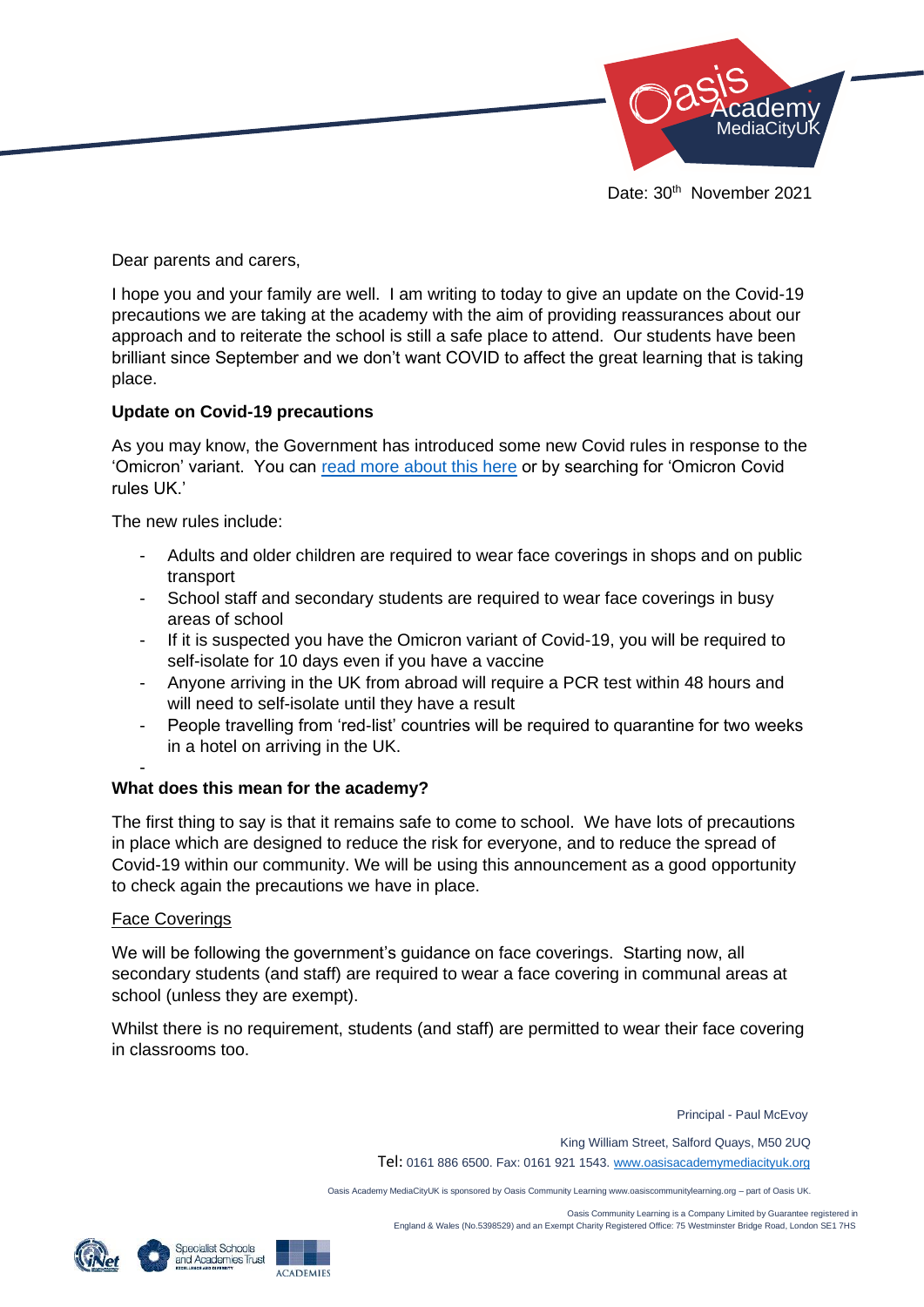

# *Please can you ensure that your child arrives to school with a face mask every day. If there is a particular reason why your child should be exempt please provide this in writing.*

#### Good hygiene and cleaning

We will also be reminding everyone about the importance of following the basic rules of good hygiene:

- Washing your hands
- Cleaning your surroundings
- Covering your nose and mouth when you cough and sneeze.

# **Testing**

Please continue to support your child to test at home, twice weekly (if they consent). This is a very powerful tool in reducing the spread of Covid-19 by people who do not have symptoms.

### Vaccination

Vaccination, and in some instances vaccination boosters, are now available for all adults and children over 12 who consent. Please support your child to receive the vaccine if you as a family consent. This will help to reduce the risk for everyone.

#### Assemblies and events

*All assemblies will continue to take place virtually. Where there is an in-school event year groups will not mix, face coverings will be worn and classes will socially distance.*

*We will also be thinking carefully about how we can make our upcoming trips safer by:*

- *Asking attendees to take lateral flow test prior to coming*
- *Asking attendees to consider wearing a face covering*
- *Maximising our social distancing*

*We will provide further information on specific trips in due course and will continue to review this in line with local COVID rates.*

#### Essential visits to the academy

*As an additional precaution we will be reducing the number of outside visitors to the school, asking that only essential visitors come into the academy.*

# **Over the holidays**

We are all looking forward to the upcoming Christmas holiday, and for many families this is a time to travel to see friends and family.

Principal - Paul McEvoy

King William Street, Salford Quays, M50 2UQ

Tel: 0161 886 6500. Fax: 0161 921 1543[. www.oasisacademymediacityuk.org](http://www.oasisacademymediacityuk.org/)

Oasis Academy MediaCityUK is sponsored by Oasis Community Learning www.oasiscommunitylearning.org – part of Oasis UK.